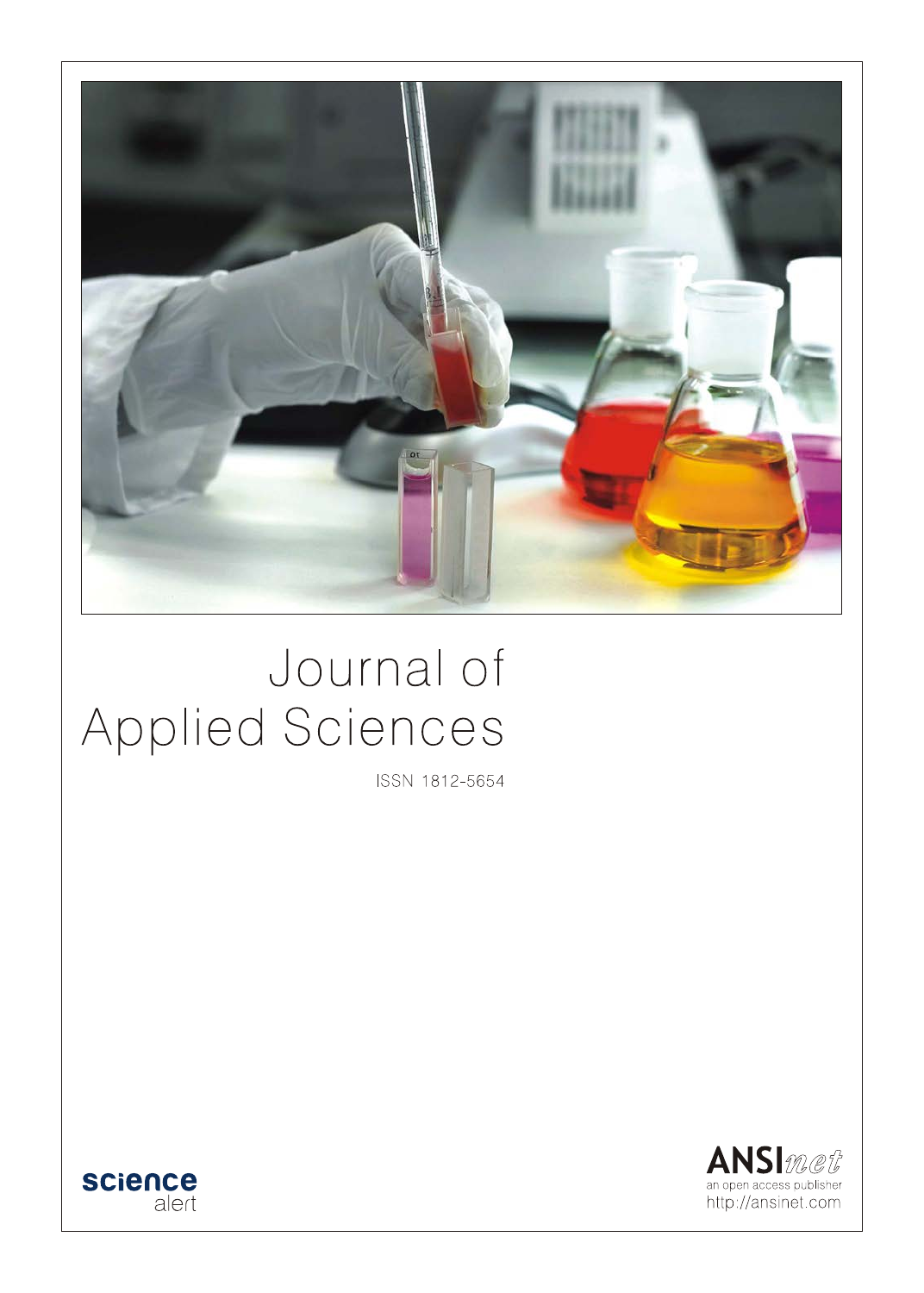### **OPEN ACCESS Journal of Applied Sciences**

ISSN 1812-5654 DOI: 10.3923/jas.2016.154.160



# **Research Article Urbanization and Urban Poverty in Malaysia: Consequences and Vulnerability**

 $^1$ Chamhuri Siwar,  $^1$ Ferdoushi Ahmed,  $^2$ Ahmad Bashawir and  $^3$ Md. Shahin Mia

1 Institute for Environment and Development (LESTARI), Universiti Kebangsaan Malaysia, UKM 43600, Bangi, Selangor D.E., Malaysia <sup>2</sup>School of International Studies (SOIS), College of Law, Government and International Studies (COLGIS), Universiti Utara Malaysia (UUM), Sintok 06010, Kedah, Malaysia

<sup>3</sup>School of Economics, Finance and Banking (SEFB), College of Business (COB), Universiti Utara Malaysia (UUM), Sintok 06010, Kedah, Malaysia

# Abstract

In recent years, urban poverty in Malaysia has been considered as an increasingly visible phenomenon due to impacts of urbanization. This study aims to assess the trends in urban poverty and urbanization in Malaysia during 1970-2012. The study also examines consequences of rapid urbanization and urban vulnerable group in the country. The study used empirical data on urbanization, household income, poverty, population at rural and urban level. The data were obtained from Economic Planning Unit (EPU), Malaysia and Department of Statistics, Malaysia. The findings reveal that there was a downward trend in urban poverty incidences. Poverty rate in urban areas decreased from 25.5% in 1970 to 1% in 2012. However, average monthly income of urban households is much higher (almost twice) than that of rural families which indicates a high income inequality in urban and rural level. The country experienced cumulative growth of urbanization during the last few decades. Level of urbanization was 34.2% in 1980 and reached to 71% in 2010. The country also observed a boom in urban population that swelled from 27% of total population in 1970 to 71% in 2010. Significant increase of urban population in a short span of time creates various problems including high cost of living, crime, social problem, environmental deterioration, unemployment and poverty. Therefore, to tackle the problems, it is urgently required to identify the location of poor in city, differences between poor areas, effectiveness of specific programs as well as design and best practice of urban poverty reduction programs and policies.

Key words: Urban poverty, urbanization, income inequality, vulnerability, Malaysia

Received: November 30, 2015 **Accepted: February 02, 2016** Published: March 15, 2016

Citation: Chamhuri Siwar, Ferdoushi Ahmed, Ahmad Bashawir and Md. Shahin Mia, 2016. Urbanization and urban poverty in Malaysia: Consequences and vulnerability. J. Applied Sci., 16: 154-160.

Corresponding Author: Ferdoushi Ahmed, Institute for Environment and Development (LESTARI), Universiti Kebangsaan Malaysia, UKM 43600, Bangi, Selangor D.E., Malaysia

Copyright: © 2016 Ferdoushi Ahmed et al. This is an open access article distributed under the terms of the creative commons attribution License, which permits unrestricted use, distribution and reproduction in any medium, provided the original author and source are credited.

Competing Interest: The authors have declared that no competing interest exists.

Data Availability: All relevant data are within the paper and its supporting information files.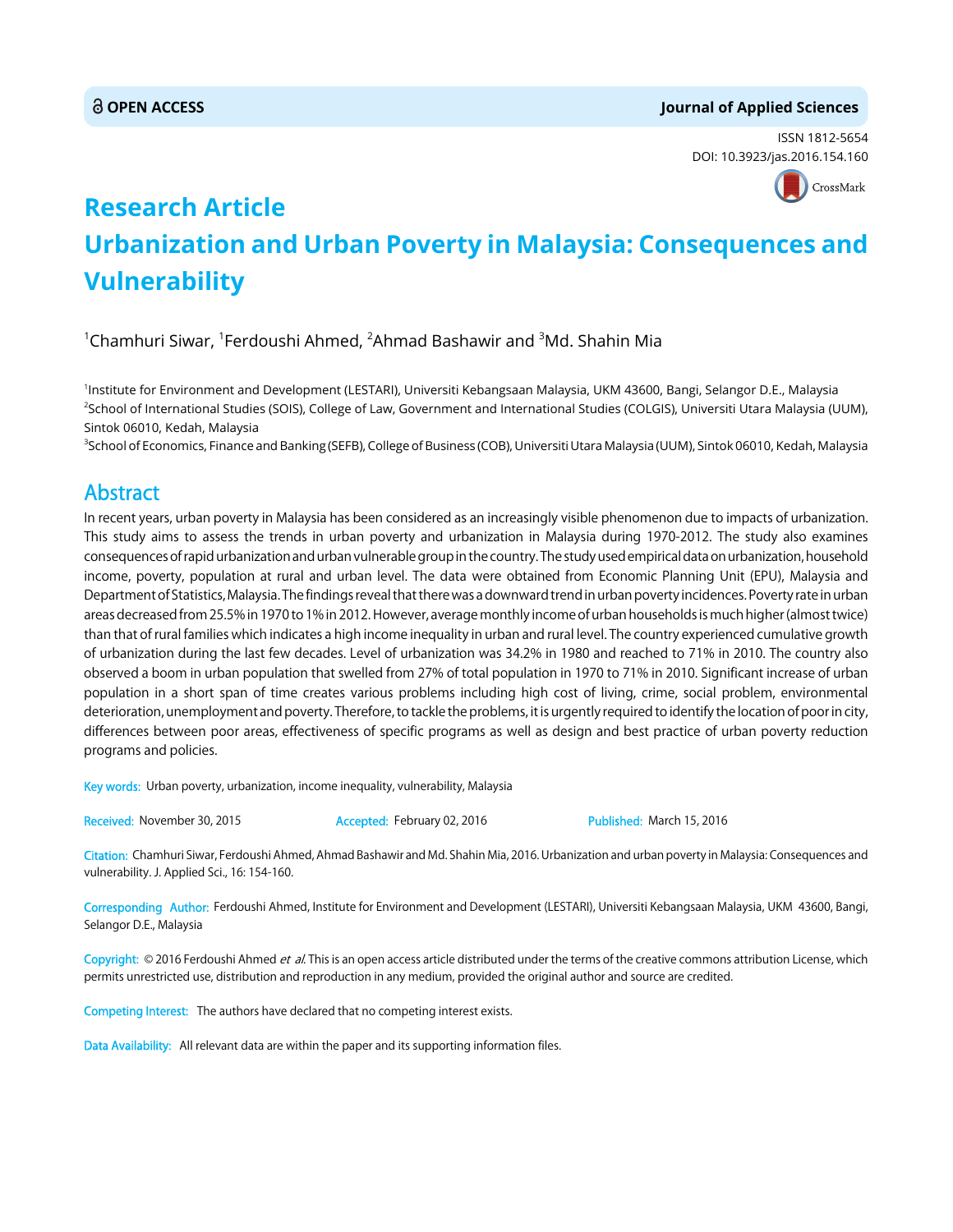## INTRODUCTION

Poverty alleviation is the main agenda of sustainable development in most developing countries around the world. However, poverty is a multidimensional phenomenon and covers many aspects of human and social behavior. Therefore, conceptualization and measurement of poverty is a challenging task due to its multi-dimensional nature. Poverty is mainly associated with lack of income and the individuals whose income level falls below the minimum level of human basic needs are considered as poor (World Bank, 2005). In Malaysia, poverty eradication has become an important agenda in the development policies during the last few decades. Poverty in Malaysia has been conceptualised as economic or income poverty and measured using a Poverty Line Income (PLI) to differentiate poor and non-poor households. The Malaysian government defines poverty as lack of monetary ability to procure basic needs, consisting of food and non-food components (such as health care, education, house rental, clothing, transportation and recreation) (EPU., 2002). The country determines the incidence of poverty by using its Poverty Line Income (PLI), whereby people earning less than the PLI are categorised as poor, while people earning less than half of the PLI are considered as hard-core poor (EPU., 2003). It can be mentioned that PLI does not measure the other dimensions of poverty (such as culture, mind, deprivation, etc.,) as these dimensions are difficult to measure.

Malaysia has made great strides in eradicating poverty during the last few decades. The incidence of poverty has dropped from 52.4% in 1970s to 15% in 1990s and 5.5% in 2000 (Hasan and Hashim, 2001; Chukwukere and Baharuddin, 2012). The rate of poverty in the country has further decreased to 3.8% in 2009 (Muhamed and Haron, 2011). Recently, it was reported that only 1.7% of the Malaysian population is living below the overall poverty line (EPU., 2013). The overall hard-core poverty also reduced from 3.9% in 1990 (Malaysian Quality of Life) (EPU., 2002) to 1.0% in 2002 and 0.2% in 2012 (EPU., 2003, 2013). It suggests that Malaysia has achieved in advance one facet of the UN millennium development goals to eradicate extreme poverty and hunger (UNDP., 2005). However, though the Malaysian economy experienced a large reduction in the incidence of poverty during the last few decades, poverty continues to be a major development concern in the country (Othman and Kari, 2008; Nair, 2010). There still remain pockets of poverty in different states of the country. Particularly, the rate of poverty is still high in several states of the country (EPU., 2009). Moreover, the poverty gaps in rural-urban areas of the states still remain wide which is a challenge for the Malaysian economy (Ali and Ahmad, 2009).

The previous studies focused on the trends and various dimensions of poverty in Malaysia during the last few decades. Several studies compared poverty in rural and urban areas of the states in the country. However, there is lack of research on urban poverty, particularly assessing the impacts of growing urbanization and identifying the vulnerable people in urban areas of the country. This study aims to assess the trends in urban poverty and urbanization in Malaysia during 1970-2012. The study also examines the consequences of rapid urbanization and urban vulnerable group in the country. The study provides new insight about the problems of rapid pace of urbanization as well as vulnerable people in urban localities of the country.

#### MATERIALS AND METHODS

Data collection: The study collected empirical data on household income, overall poverty and urban and rural poverty in Malaysia between 1970-2012. The study also gathered cumulative data on urbanization, rural and urban population in the country during the last few decades. The data were obtained from the Economic Planning Unit (EPU), Malaysia and the Department of Statistics, Malaysia. To assess poverty status, the households were divided into two groups (viz., poor and hard-core poor) based on Poverty Line Income (PLI) defined by the Malaysian government. The PLI for a household is measured in combination of two components, i.e., food PLI and non-food PLI (Muhamed and Haron, 2011). In other words, PLI is measured based on the minimum requirements of household for food, clothing and footwear and other non-food items (rent, fuel and power) based on standards set by the Department of Social Welfare for the requirements of inmates in welfare homes (EPU., 2012). Incidence of poverty and hard-core poverty were determined as follows:

**Incidence of poverty:** A household is considered poor if its income is less than PLI (i.e. food PLI plus non-food PLI). Therefore, the incidence of poverty can be measured as follows:

Incidence of poverty =  $\frac{No. \text{ of poor households}}{No. \text{ of population}} \times 100$ 

Incidence of hard-core poverty: A household is considered hard-core poor if its income is less than food PLI. Therefore, the incidence of hard-core poverty can be measured as follows: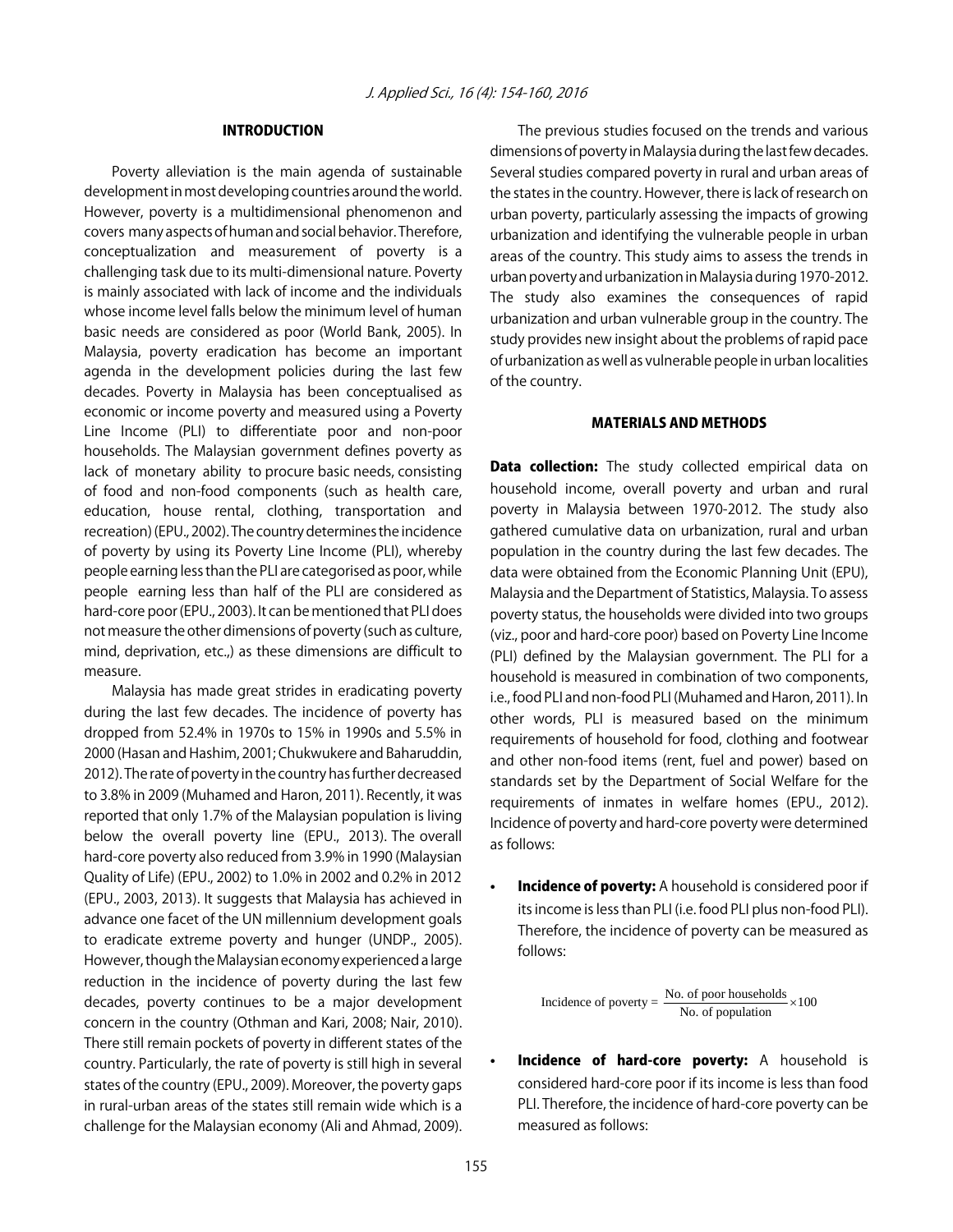Incidence of hard-core poverty =  $\frac{No. \text{ of hard-core poor households}}{No. \text{ of population}} \times 100$ 

**Data analysis:** Trend analysis was conducted to investigate the trends of poverty incidence at rural, urban and national level in Malaysia between 1970 and 2012. Trend lines were also fitted to assess the movement in rural and urban household income as well as urbanization in the country during the last three decades. Moreover, summary descriptive statistics (viz., summation, mean, frequency and percentage) were applied to analyze population distribution in rural and urban areas during the last few decades. Data were organized in Microsoft Excel spreadsheets and processed and analyzed. Findings of the study were presented in tabular and graphical format.

#### RESULTS AND DISCUSSION

Trends in poverty incidence in Malaysia: Table 1 describes the incidence of poverty at rural, urban and national level in Malaysia from 1970-2012. The data shows that the rate of poverty is much higher in rural areas of the country. The highest incidence of rural poverty (58.5%) was observed in the year of 1970. After that the rate of poverty in rural areas of the country decreased gradually during the subsequent two decades. The lowest rate in rural poverty was observed in the year 2012 (3.4%). On the other hand, the rate of urban poverty was found to be substantially low as compared to rural poverty. The incidence of poverty in urban areas of the country was highest in the year 1970 (25.5%), followed by the year 1979 (17.5%).

Figure 1 shows the trends in poverty incidence in Malaysia during the last three decades. It was found that poverty incidence in rural areas followed a downward trend during 1970-1997. However, there was an increase in rural poverty from year 1999-2004. After that, the rate of poverty in rural areas followed a decreasing trend during the last decade. The analysis also shows that there was an overall downward trend in urban poverty during the last three decades. A similar pattern was observed in overall poverty incidence in the country. The findings suggest that the rate of poverty both in rural and urban areas followed a declining trend though there were ups and downs in poverty incidence in each stratum.

Income disparity in urban and rural area: Table 2 shows the cumulative data on average monthly household income in

| Table 1: Incidence of rural, urban and overall poverty in Malaysia (1970-2012) |                       |       |         |  |  |
|--------------------------------------------------------------------------------|-----------------------|-------|---------|--|--|
| Year                                                                           | Poverty incidence (%) |       |         |  |  |
|                                                                                | Rural                 | Urban | Overall |  |  |
| 1970                                                                           | 58.5                  | 25.5  | 49.3    |  |  |
| 1976                                                                           | 45.7                  | 15.4  | 37.7    |  |  |
| 1979                                                                           | 45.8                  | 17.5  | 37.4    |  |  |
| 1984                                                                           | 27.3                  | 8.5   | 20.7    |  |  |
| 1987                                                                           | 24.8                  | 8.5   | 19.4    |  |  |
| 1989                                                                           | 21.1                  | 7.1   | 16.5    |  |  |
| 1992                                                                           | 21.2                  | 4.7   | 12.4    |  |  |
| 1995                                                                           | 14.9                  | 3.6   | 8.7     |  |  |
| 1997                                                                           | 10.9                  | 2.1   | 6.1     |  |  |
| 1999                                                                           | 14.8                  | 3.3   | 8.5     |  |  |
| 2002                                                                           | 13.5                  | 2.3   | 6.0     |  |  |
| 2004                                                                           | 11.9                  | 2.7   | 5.7     |  |  |
| 2007                                                                           | 7.1                   | 2.0   | 3.6     |  |  |
| 2009                                                                           | 8.4                   | 1.7   | 3.8     |  |  |
| 2012                                                                           | 3.4                   | 1.0   | 1.7     |  |  |

Source: EPU (2012)



Fig. 1: Trends of poverty incidence in Malaysia (1970-2012)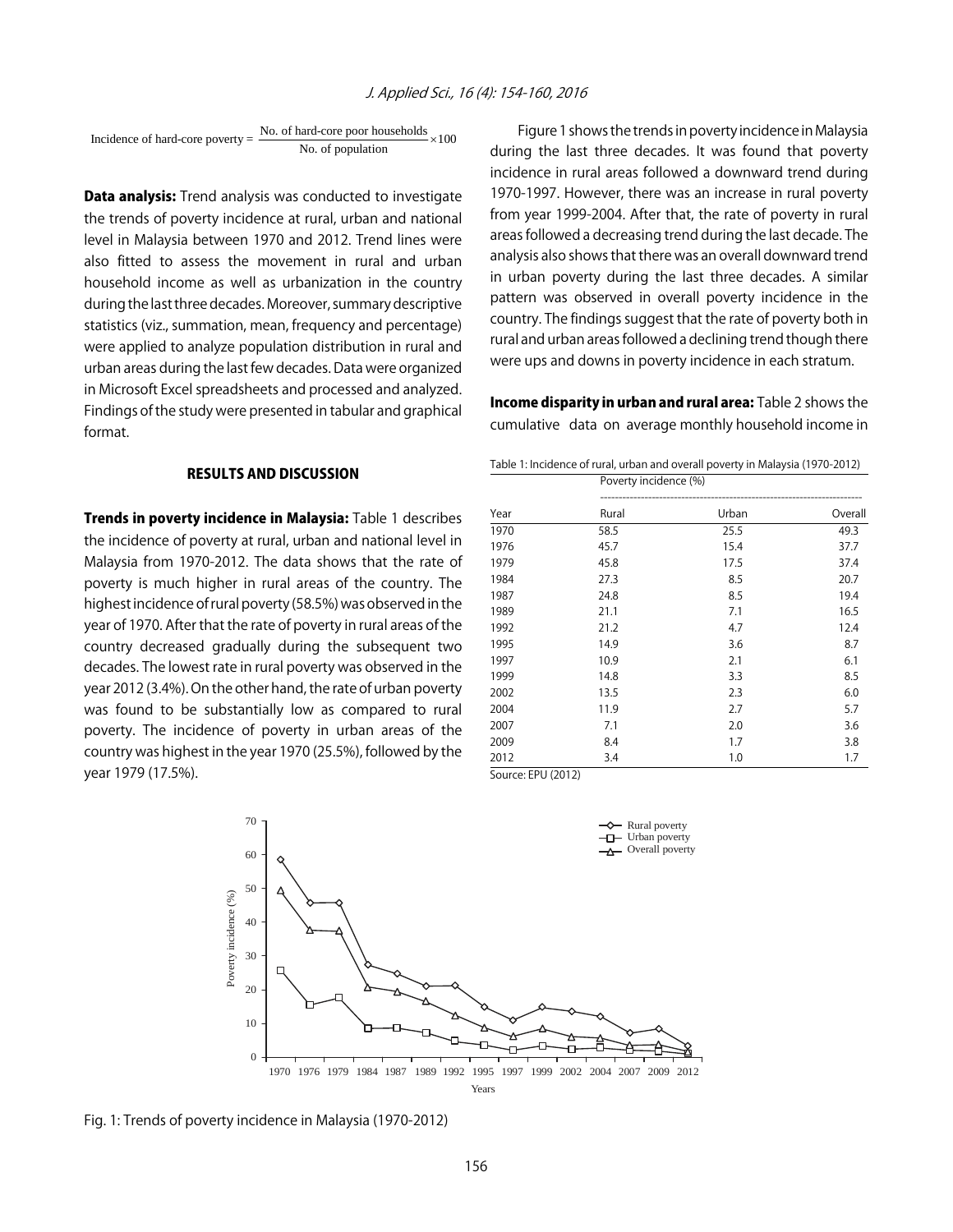

Fig. 2: Trends of household income in Malaysia (1970-2012)

Table 2: Income disparity in rural and urban area in Malaysia (1970-2012) Mean monthly gross household income (MYR)

| Year | Rural | Urban | Overall |  |
|------|-------|-------|---------|--|
| 1970 | 200   | 428   | 264     |  |
| 1974 | 269   | 570   | 362     |  |
| 1976 | 385   | 843   | 505     |  |
| 1979 | 523   | 1,045 | 678     |  |
| 1984 | 842   | 1,573 | 1,098   |  |
| 1987 | 881   | 1,488 | 1,083   |  |
| 1989 | 957   | 1,606 | 1,169   |  |
| 1992 | 1,009 | 2,050 | 1,563   |  |
| 1995 | 1,326 | 2,589 | 2,020   |  |
| 1997 | 1,704 | 3,357 | 2,606   |  |
| 1999 | 1,718 | 3,103 | 2,472   |  |
| 2002 | 1,729 | 3,652 | 3,011   |  |
| 2004 | 1,875 | 3,956 | 3,249   |  |
| 2007 | 2,283 | 4,356 | 3,686   |  |
| 2009 | 2,545 | 4,705 | 4,025   |  |
| 2012 | 3,080 | 5,742 | 5,000   |  |

MYR: Malaysian ringgit, Source: EPU (2012)

rural, urban and national level between 1970-2012. It can be seen that household monthly income in rural areas was substantially low in 1970s (on average, MYR 345 per month). On the other hand, the average monthly income of the urban households was below MYR 1,000 during the 1970s. However, the income disparity in rural and urban level is found to be high enough. The findings show that the average monthly income of the urban households is much higher (almost twice) than that of rural families. The probable reason is that most of rural households in the country are usually agricultural workers and small farmers, where agricultural activities usually represent their main source of income (Mat et al., 2011). Matul (2005) revealed that 30% of the rural households do not have any permanent source of income (wage employment, self-employment and agriculture) and nearly half of the households live on self-subsistence agriculture. The study also reported that the regularity of savings is prominent in urban areas where the income flows are more regular, usually on a monthly basis, while in rural areas they are much more seasonal.

Figure 2 depicts the trends in household average income in Malaysia between 1970-2012. The findings show that the average household income per month in rural areas was very low as compared to urban dwellers in 1970s. However, earnings of the rural households were increased gradually during the following two decades. Similarly, household earnings in the urban localities were found to be increased on a regular basis. The household income at national level also followed a rising trend after 1970s. The findings indicate that monthly household income both in rural and urban localities followed an upward trend during the last few decades. However, the income gaps in rural-urban areas of the country still remain wide.

Trends in urbanization: In recent years, urban poverty in Malaysia has been considered as an increasingly visible phenomenon due to the impacts of the urbanization. The Malaysian government defines an urban area as a gazetted area with its adjoining built-up areas, with a combined population of 10,000 or more; or a special development area that can be identified, with at least a population of 10,000 and at least 60% of the population (aged 15 years and above) are involved in non-agricultural activities (Department of Statistics Malaysia, 2009). The country observed high speed of urbanization during the last few decades (Fig. 3). The proportion of urbanization in Malaysia was 34.2% in 1980s.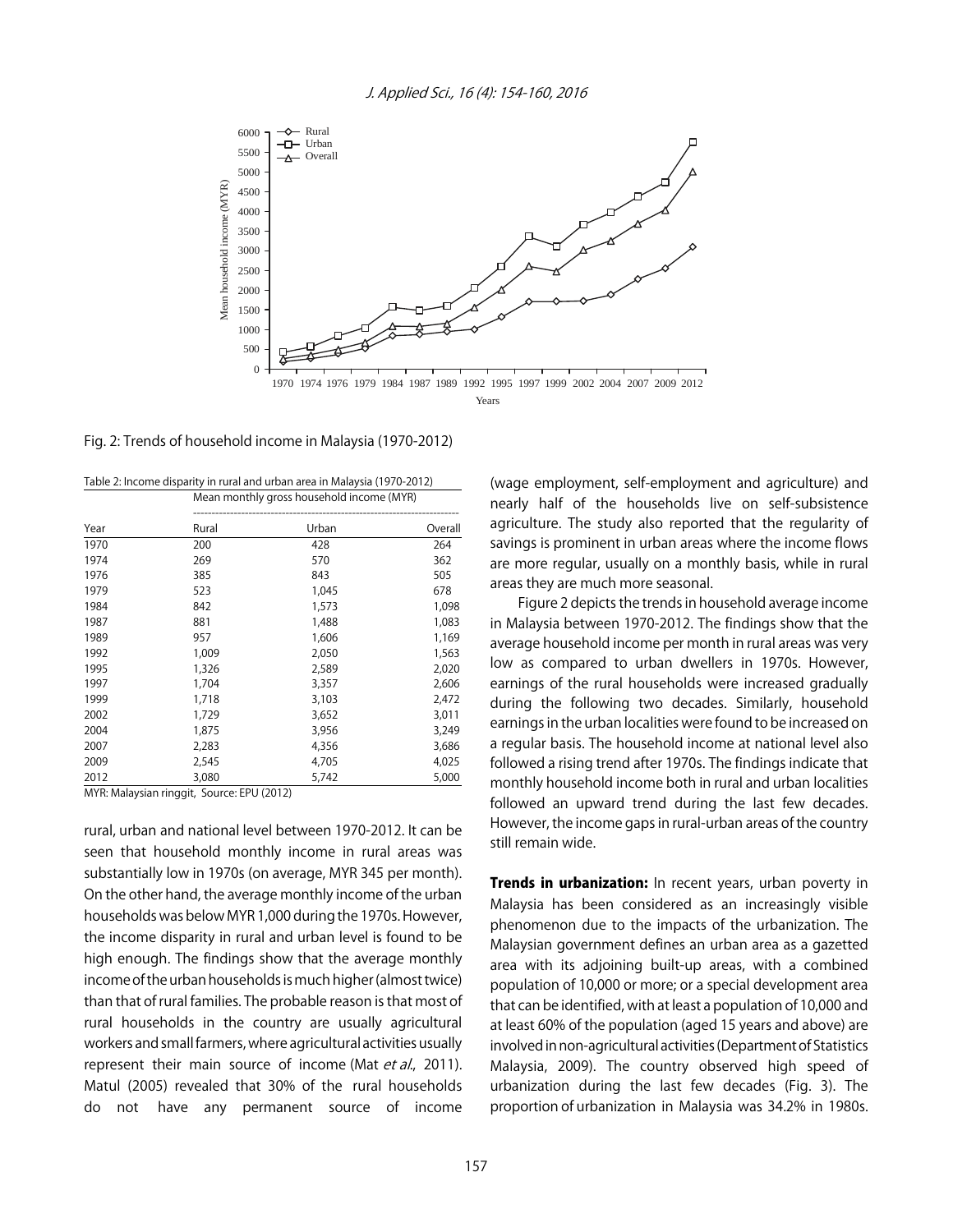

Fig. 3: Trend of urbanization in Malaysia (1980-2010), (Source: Department of Statistics Malaysia, 2011)

Table 3: Rural-urban distribution of population in Malaysia (1970-2010)

|      |           | Population distribution     |                |                  |                |  |
|------|-----------|-----------------------------|----------------|------------------|----------------|--|
|      |           | Rural                       |                | Urban            |                |  |
|      | Total     |                             |                |                  |                |  |
|      |           | population Population Total |                | Population Total |                |  |
| Year | (million) | (million)                   | population (%) | (million)        | population (%) |  |
| 1970 | 10.44     | 7.62                        | 73             | 2.82             | 27             |  |
| 1980 | 13.14     | 8.67                        | 66             | 4.47             | 34             |  |
| 1991 | 17.57     | 8.67                        | 49             | 8.90             | 51             |  |
| 2000 | 23.30     | 8.85                        | 38             | 14.45            | 62             |  |
| 2010 | 28.60     | 8.29                        | 29             | 20.31            |                |  |

Source: (Department of Statistics Malaysia, 2011)

After that it was increased regularly and reached to 71% in 2010. Rostam et al. (2010) revealed that the trend of urban growth has been on favour of the large cities in Malaysia. The study reported that the acceleration of urbanization in Malaysia during the last few decades has been characterized by the growth of metropolitan city. It was also reported that since the late 1980s, under intense pressure from global market economies, the country has liberalized its trade policies by allowing firms to locate their activities in and around Kuala Lumpur, the capital of the country. The level of urbanization is expected to reach about 75% by the year 2020 (Government of Malaysia, 2010).

Urban poverty in the country is also affected by the population migration from rural to urban areas as well as the natural population growth in urban areas. The country experienced cumulative increase of urban population during the last few decades (Table 3). The data show that the growth in urban population swelled from 27% in 1970 to 71% in 2010. The exponential increase in urban population contributed to the acceleration of urbanization in the country. The increased proportion of population in urban areas is expected to be continued and to reach about 75% by the year 2020 (Government of Malaysia, 2010). It was also forecasted that three quarter of the total population of Malaysia will be staying in urban areas by the year 2030 (Jaafar, 2004).

Consequences of rapid urbanization: Significant increase of urban population in a short span of time contributes to high speed of urban expansion which causes various problems for local government, especially in fulfilling the provision of services and infrastructures, creating job opportunities and providing houses for urban dwellers (Elhadary and Samat, 2012). Excessive urban growth leads to escalating economic and social costs, e.g., rentals, transport, housing, land and space, drugs, crime, social problems and so on (Siwar and Kasim, 1997). It also contributes to signify the problems such as inadequate amenities and shortage of housing which deteriorates the living standard of the urban population. Rapid urbanization causes increasing urban diseconomies, e.g., environmental deterioration, pollution, congestion, diseases, squatters, improper dumping of garbage and mismanagement in sanitation services (Mok et al., 2007). Excessive urban growth imposes the burden of employment generation increases unemployment rate and consequently incidence of poverty. The acceleration of urbanization contributes to uneven distribution of development benefits between urban areas and urban-rural areas which creates some degree of regional imbalances. If the regional imbalances become wider, it affects negatively the national integration and unity (Rostam et al., 2010).

Urban vulnerable group: Urban poverty is a dynamic condition of vulnerability due to rapid urbanization (Abd Aziz et al., 2011). In other words, rapid pace of urbanization causes vulnerability among the urban dwellers. Yusoff (2013) identifies the vulnerable groups in urban areas of the country. The urban vulnerable groups are as follows:

- Low and moderate income people whose monthly income is, on average, MYR 2,334
- People with low educational level and engaged in low skill and less productive sector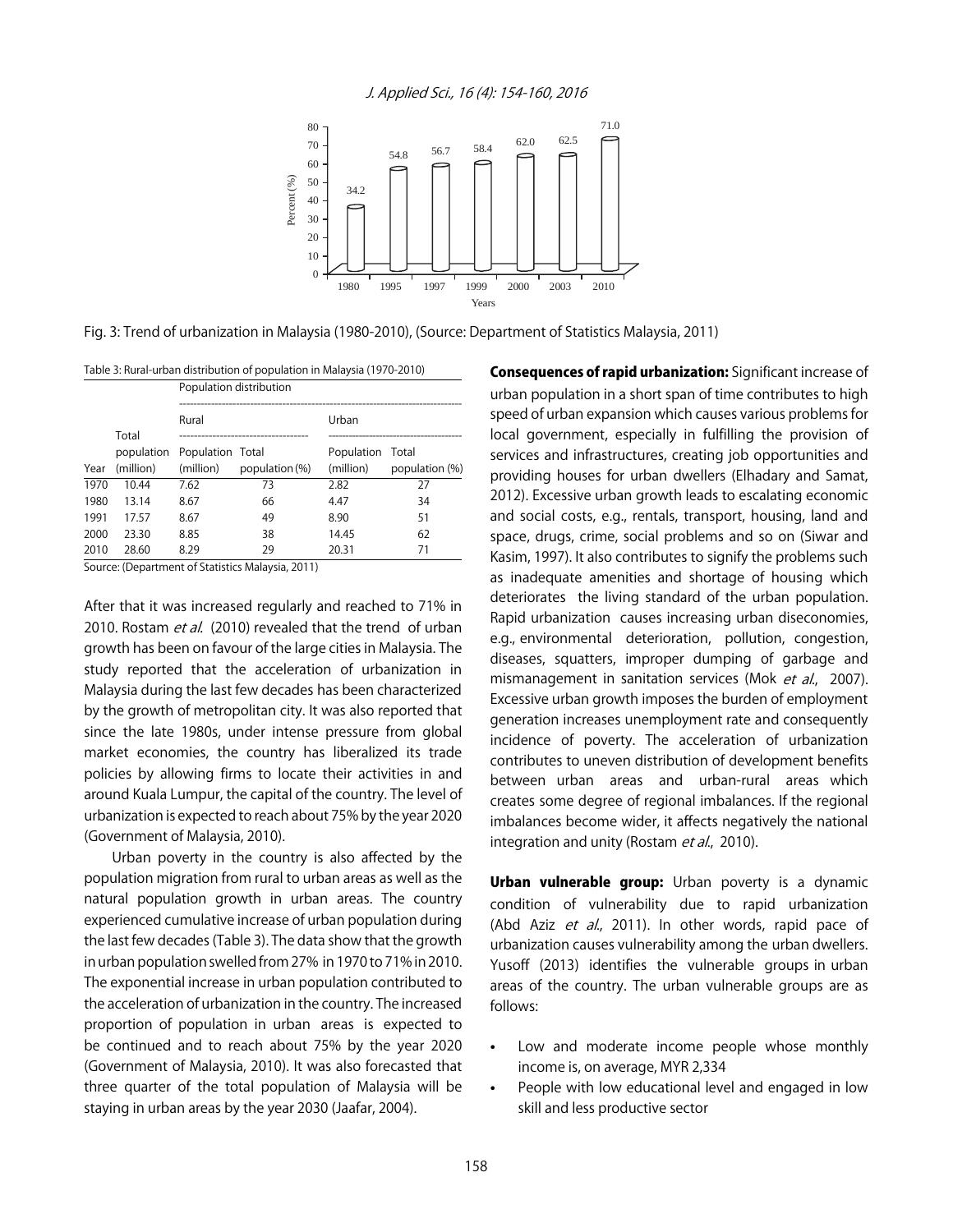- Handicapped
- Single parent
- Youth
- Orang asli
- Minority Sabah and Sarawak
- Estate workers
- **Elderly**

The study found that the number of urban vulnerable people is high in more developed states of the country such as Selangor, Johor, Perak, Sabah, Sarawak and Kedah. It was also reported that majority (63%) of urban vulnerable group are Bumiputera. A comparatively higher portion (66.1%) of household heads is above 40 years old.

#### **CONCLUSION**

The present study examines the status of urban poverty and level of urbanization in Malaysia from 1970-2012. The study also focuses on the consequences of rapid urbanization and urban vulnerable group in the country. The findings show that the rate of poverty in urban areas followed a declining trend during the last few decades. However, incidence of poverty still exists in the urban areas of the country. The income inequality in rural and urban areas is found to be significantly high though the level of household income has increased in both stratum. Rapid economic development in Malaysia resulted in high speed of urbanization during the last few decades. The level of urbanization in the country was 34.2% in 1980 and reached to 71% in 2010. The population migration from rural to urban areas as well as the natural population growth in urban areas also contributed to the acceleration of urbanization. The proportion of urban population was 27% of total population in 1970 which increased to 71% in 2010. Excessive urban growth leads to escalating economic and social costs, e.g., rentals, transport, housing, land and space, drugs, crime and social problems. It also causes increasing urban diseconomies, e.g., environmental deterioration, pollution, congestion, diseases, squatters, unemployment and incidence of poverty. Therefore, to tackle the problems, it is urgently required to identify the location of poor in city, differences between poor areas, effectiveness of specific programs as well as design and best practice of urban poverty reduction programs and policies.

#### ACKNOWLEDGEMENT

This study is supported by the Institute for Environment and Development (LESTARI), University Kebangsaan

Malaysia and funded by research grant on Rural Transformation (RT) (Project code: AP-2014-017) headed by Prof. Chamhuri Siwar.

#### **REFERENCES**

- Abd Aziz, W.N.A.W., F. Ahmad, N.R. Hanif and W.H. Kok, 2011. Pembasmian Kemiskinan Bandar ke arah Bandar Inklusif dan Sejahtera: Cabaran Kuala Lumpur. J. Surv. Constr. Property, 2: 107-124.
- Ali, H. and S. Ahmad, 2009. Why poor regions remain poor? Evidence from Malaysia. Int. Rev. Bus. Res. Pap., 5: 340-351.
- Chukwukere, O.A. and A.H. Baharuddin, 2012. Risk and poverty in agriculture: Expanding roles for agricultural cooperatives in Malaysia. Geografia: Malaysian J. Soc. Space, 8: 1-11.
- Department of Statistics Malaysia, 2009. Household income and basic amenities survey report. Department of Statistics, Malaysia, pp: 1-139. https://www.statistics.gov.my/
- Department of Statistics Malaysia, 2011. Population distribution and basic demographic characteristics-population and housing census of Malaysia 2010. Department of Statistics, Malaysia, Putrajaya, Malaysia, pp: 4.
- EPU., 2002. Malaysian quality of life 2002. The Report Published by the Economic Planning Unit, Prime Minister's Department, Putrajaya, Malaysia, pp: 15.
- EPU., 2003. Mid-term review of the eighth Malaysia plan 2001-2005. Economic Planning Unit, Prime Minister's Department, Putrajaya, Malaysia, pp: 61. http:// www.pmo.gov.my/dokumenattached/RMK/RMK8\_MTR.pdf
- EPU., 2009. Ninth Malaysian plan 2006-2010. Economic Planning Unit, Prime Minister's Department, Putrajaya, Malaysia, pp: 1-547.
- EPU., 2012. Socio-economic statistics-household income and poverty. Economic Planning Unit, Prime Minister's Department, Putrajaya, Malaysia.
- EPU., 2013. The Malaysian economy in figures 2013. Economic Planning Unit, Prime Minister's Department, Putrajaya, Malaysia, pp: 35. http:// www.epu.gov.my/documents/ 10124/2257e64f-b08d-41b7-bed0-b6e6498c38a3
- Elhadary, Y.A.E. and N. Samat, 2012. Political economy and urban poverty in the developing countries: Lessons learned from Sudan and Malaysia. J. Geogr. Geol., 4: 212-223.
- Government of Malaysia, 2010. National Physical Plan of Malaysia, 2010. http:// theredddesk.org/countries/plans/nationalphysical-plan-malaysia.
- Hasan, A.R. and S. Hashim, 2001. Poverty statistics in Malaysia. Department of Statistics, Putrajaya, Malaysia.
- Jaafar, J., 2004. Emerging trends of urbanisation in Malaysia. J. Dept. Stat., 1: 43-54.